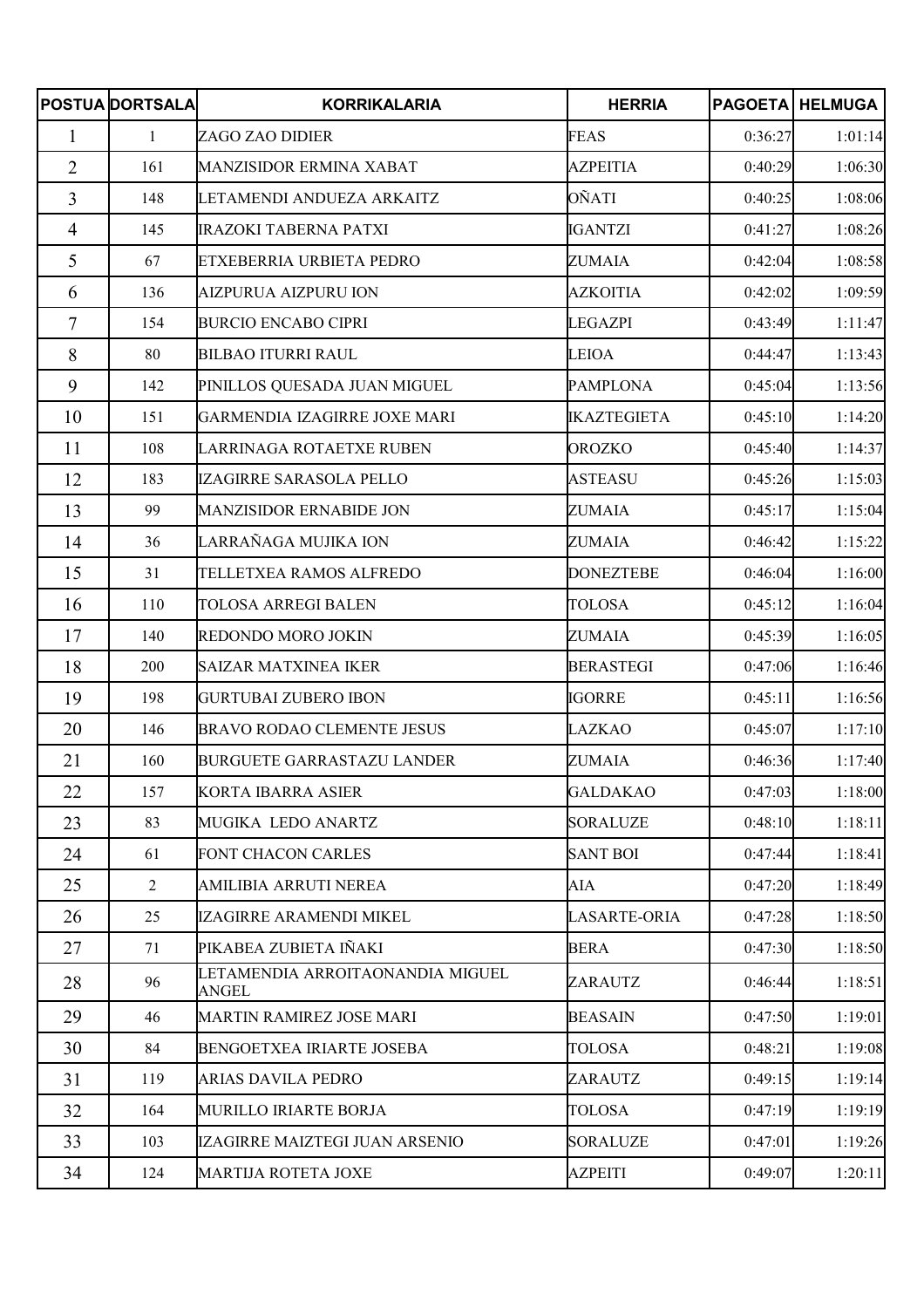| 35 | 163 | LAKONTXA LARRAZABAL IÑAKI            | OROZKO              | 0:47:26 | 1:20:12 |
|----|-----|--------------------------------------|---------------------|---------|---------|
| 36 | 35  | GONZALEZ GALARRAGA IBON              | <b>ORENDAIN</b>     | 0:49:52 | 1:20:15 |
| 37 | 156 | OLIDEN ARAMENDI IOSU                 | ZARAUTZ             | 0:47:46 | 1:20:21 |
| 38 | 57  | URRIZALKI JAUREGI ENEKO              | <b>ARRASATE</b>     | 0:49:40 | 1:20:24 |
| 39 | 150 | ETXEBERRIA GARMENDIA JOXE MARI       | ZIZURKIL            | 0:48:37 | 1:20:35 |
| 40 | 85  | ZUBIRIA MURGUZUR MIKEL               | ARETXABALETA        | 0:48:48 | 1:20:45 |
| 41 | 127 | <b>ARTABE ARANA XABIER</b>           | <b>IGORRE</b>       | 0:48:59 | 1:20:46 |
| 42 | 153 | LETE BERNARDO TXETXU                 | ZARAUTZ             | 0:48:35 | 1:20:55 |
| 43 | 98  | URBISTAZU ARRIETA IÑIGO              | <b>DONOSTIA</b>     | 0:48:47 | 1:21:17 |
| 44 | 82  | <b>ORTEGA NUÑEZ IBAN</b>             | <b>BASAURI</b>      | 0:49:26 | 1:21:20 |
| 45 | 41  | ROTETA ODRIOZOLA XABIER              | ZARAUTZ             | 0:49:23 | 1:21:24 |
| 46 | 40  | ETXABE IZAGIRRE MIKEL                | <b>HERNANI</b>      | 0:50:38 | 1:21:48 |
| 47 | 78  | AMILIBIA ARANBURU JOSEBA             | <b>ZUMAIA</b>       | 0:49:12 | 1:22:13 |
| 48 | 116 | RUIZ ARANA INAKI                     | <b>SORALUZE</b>     | 0:50:43 | 1:22:20 |
| 49 | 143 | <b>GIL FERNANDEZ DE RETANA PABLO</b> | <b>GASTEIZ</b>      | 0:48:55 | 1:22:35 |
| 50 | 130 | GURENDEZ ALDANONDO YOLANDA           | VITORIA-GASTEIZ     | 0:49:05 | 1:22:36 |
| 51 | 63  | URKIZU ALDAY IBAN                    | <b>IDIAZABAL</b>    | 0:51:51 | 1:22:58 |
| 52 | 16  | LARRAÑAGA MANTEROLA ANGEL            | ZARAUTZ             | 0:50:20 | 1:23:09 |
| 53 | 47  | <b>MACICIOR BERRA PEIO</b>           | <b>ASTIGARRAGA</b>  | 0:50:23 | 1:23:10 |
| 54 | 182 | MARDARAS LEJARRETA XABIER            | <b>ABADIÑO</b>      | 0:51:20 | 1:23:20 |
| 55 | 37  | MARTIJA ETXEBERRIA RAFA              | <b>ZUMAIA</b>       | 0:50:28 | 1:23:25 |
| 56 | 64  | <b>SANCHEZ IZQUIERDO PATXI</b>       | ZARAUTZ             | 0:51:36 | 1:23:27 |
| 57 | 135 | <b>GOROSTIAGA URRUTIA IKER</b>       | OÑATI               | 0:50:45 | 1:23:45 |
| 58 | 113 | GONZALEZ LETURIONDO JON              | <b>ZUMAIA</b>       | 0:51:09 | 1:24:04 |
| 59 | 184 | DENDARIETA LUCAS XANTI               | <b>ERRATZU</b>      | 0:51:54 | 1:24:05 |
| 60 | 120 | GOGENOLA IBAIBARRIAGA HARITZ         | <b>ZUMAIA</b>       | 0:51:01 | 1:24:11 |
| 61 | 93  | <b>MAIZ ALBENIZ XABIER</b>           | ZARAUTZ             | 0:50:52 | 1:24:29 |
| 62 | 14  | <b>JAUREGI OTEGI HARITZ</b>          | <b>ORIO</b>         | 0:52:51 | 1:24:32 |
| 63 | 199 | VARONA LAZKOZ MIKEL                  | <b>DONOSTIA</b>     | 0:51:40 | 1:24:33 |
| 64 | 131 | <b>ARTOLA ALTUNA PATXI</b>           | <b>HERNANI</b>      | 0:51:04 | 1:24:49 |
| 65 | 117 | ZUBIAURRE LARRAÑAGA IÑAKI            | ZARAUTZ             | 0:51:03 | 1:25:03 |
| 66 | 192 | SALGADO MANGAS JOSE ANTONIO          | <b>ALSASUA</b>      | 0:54:58 | 1:25:09 |
| 67 | 27  | ELVIRA SANCHEZ JOSE IGNACIO          | <b>LASARTE-ORIA</b> | 0:51:56 | 1:25:13 |
| 68 | 138 | PEÑA SAN JOSE RUBEN                  | <b>ARANGUREN</b>    | 0:55:55 | 1:25:14 |
| 69 | 28  | MARCOS MOLINA JUAN MARI              | LASARTE-ORIA        | 0:53:23 | 1:25:17 |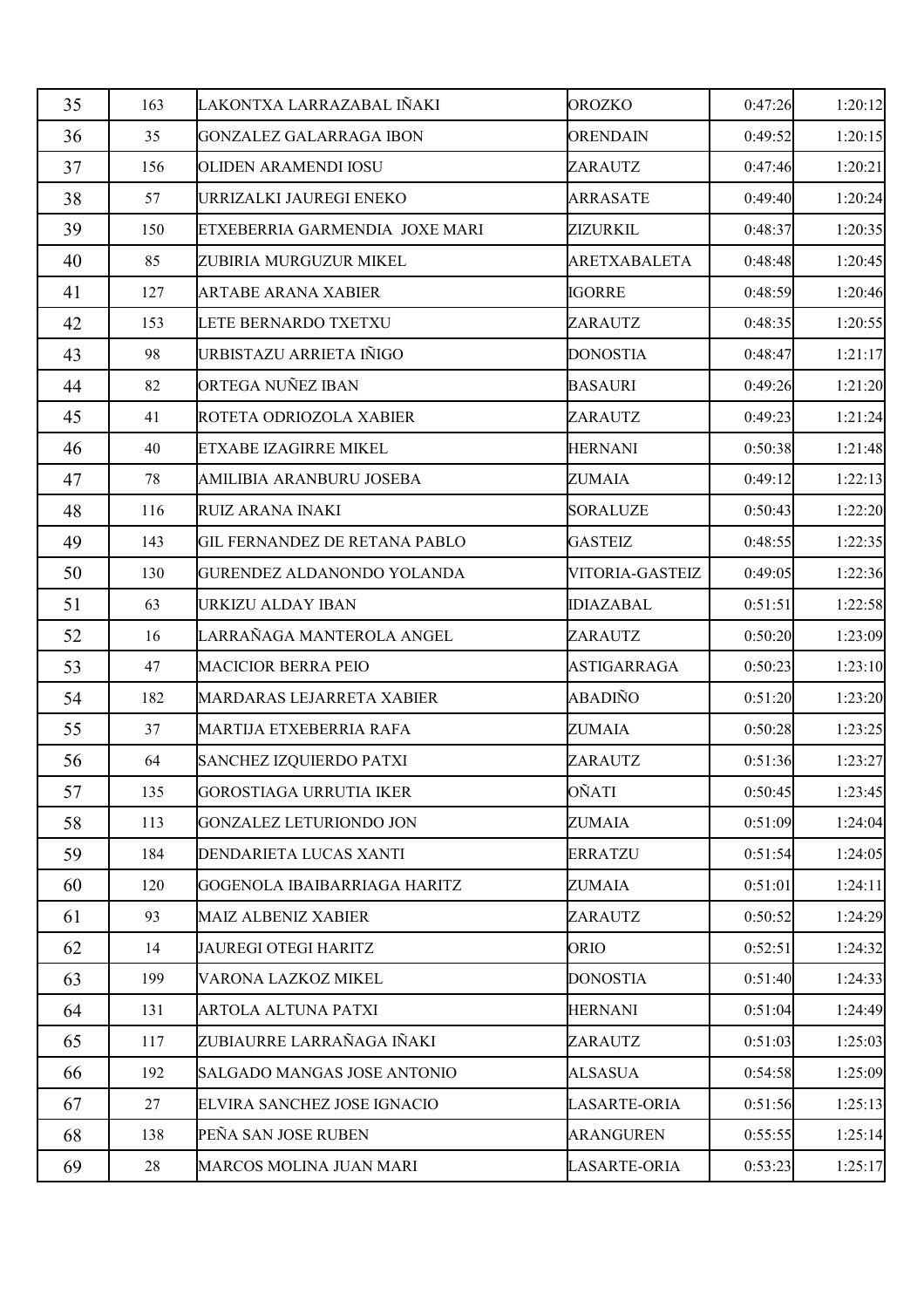| 70  | 137             | AIZPURUA ARANBURU JULEN          | <b>ZUMAIA</b>                          | 0:52:16 | 1:25:20 |
|-----|-----------------|----------------------------------|----------------------------------------|---------|---------|
| 71  | 177             | AGIRRESAROBE IGIÑIZ MIKEL        | <b>IRUN</b>                            | 0:53:15 | 1:25:38 |
| 72  | $7\phantom{.0}$ | MANTEROLA LARRAZA JOSE IGNACIO   | ORIO                                   | 0:51:32 | 1:25:50 |
| 73  | 10              | ODRIOZOLA MANTEROLA OSKAR        | ZARAUTZ                                | 0:50:47 | 1:25:55 |
| 74  | 72              | <b>SUBIZAR ASKUNZE ANJEL</b>     | <b>BARAÑAIN</b>                        | 0:53:14 | 1:26:03 |
| 75  | 60              | <b>GARRO ARREGI XABIER</b>       | ZARAUTZ                                | 0:51:52 | 1:26:13 |
| 76  | 77              | <b>GALDOS KAZABON JAIONE</b>     | <b>IRUN</b>                            | 0:52:10 | 1:26:14 |
| 77  | 91              | ARANGUREN ZUBILLAGA IBAN         | <b>ARRASATE</b>                        | 0:50:35 | 1:26:34 |
| 78  | 45              | GAZTELU GARDE HARITZ             | <b>ELIZONDO</b>                        | 0:49:55 | 1:26:40 |
| 79  | 106             | ARANCETA GARDEAZABAL IÑAKI       | <b>ELORRIO</b>                         | 0:53:38 | 1:26:41 |
| 80  | 105             | AZARLOZA GONZALEZ JOKIN          | <b>AMOREBIETA</b>                      | 0:54:51 | 1:26:46 |
| 81  | 197             | GUERRA CRISPIN ALBERTO           | <b>BILBAO</b>                          | 0:53:29 | 1:26:53 |
| 82  | 139             | LARRETA BALERDI UGAITZ           | <b>VILLABONA</b>                       | 0:53:32 | 1:26:55 |
| 83  | 195             | VELA MORAN ALBERTO               | <b>CIZUR MAYOR</b>                     | 0:54:40 | 1:26:58 |
| 84  | 141             | <b>REVUELTA ROJS LUIS</b>        | <b>GUADALAJARA</b>                     | 0:54:20 | 1:27:00 |
| 85  | 88              | PEREZ ARTIEDA OHIAN              | <b>BERA</b>                            | 0:51:57 | 1:27:01 |
| 86  | 54              | ARANBURU ARANBURU JUANJO         | ZUMARRAGA                              | 0:53:07 | 1:27:17 |
| 87  | 32              | AIERTZA ETXABE MIKEL             | AIZARNAZABAL                           | 0:54:10 | 1:27:28 |
| 88  | 86              | AGOUES BARJACOBA IÑAKI           | ZARAUTZ                                | 0:53:10 | 1:27:44 |
| 89  | 114             | <b>BEREZIARTUA IRURETA AITOR</b> | ZARAUTZ                                | 0:53:22 | 1:28:08 |
| 90  | 144             | ECEIZA IRURETAGOIENA IDOIA       | <b>ZUBIETA</b>                         | 0:52:49 | 1:28:26 |
| 91  | 29              | <b>ARTETXE PUJANA AINGERU</b>    | ZEANURI                                | 0:53:34 | 1:28:28 |
| 92  | 122             | <b>OSA IRIONDO GARIKOITZ</b>     | <b>ZUMAIA</b>                          | 0:53:09 | 1:28:48 |
| 93  | 3               | <b>BARAU TOMAS JOSEP</b>         | <b>SANT BOI DE</b><br><b>LLOBREGAT</b> | 0:52:48 | 1:28:52 |
| 94  | 18              | <b>MAIZ PAGOLA IGOR</b>          | USURBIL                                | 0:53:04 | 1:28:53 |
| 95  | 53              | OLAIZOLA AIZPURU BITTOR          | <b>ZUMAIA</b>                          | 0:54:47 | 1:29:04 |
| 96  | 196             | MILLAN LOPEZ JOSU                | LARRABETZU                             | 0:54:02 | 1:29:26 |
| 97  | 125             | GORTAZAR ASTONDOA JOSEBA         | <b>ZEANURI</b>                         | 0:55:09 | 1:29:30 |
| 98  | 44              | <b>ELDUAYEN PEREDA AITOR</b>     | <b>EIBAR</b>                           | 0:55:26 | 1:29:31 |
| 99  | 92              | UGALDE USANDIZAGA JON            | ZARAUTZ                                | 0:55:41 | 1:29:35 |
| 100 | 79              | ARANBERRI ISASTI IOKIN           | ZARAUTZ                                | 0:54:06 | 1:29:36 |
| 101 | 38              | <b>BIDEBURU ORMAETXEA IOSU</b>   | <b>ARAMAIO</b>                         | 0:54:35 | 1:29:39 |
| 102 | 12              | ALDAZ ODRIOZOLA EKAIN            | ZARAUTZ                                | 0:54:00 | 1:29:55 |
| 103 | 59              | ANGULO TOBALINA LEANDRO          | <b>MIRANDA</b>                         | 0:57:34 | 1:29:56 |
| 104 | 107             | OIARZABAL OLAZABAL NAXARIO       | ZARAUTZ                                | 0:54:05 | 1:29:59 |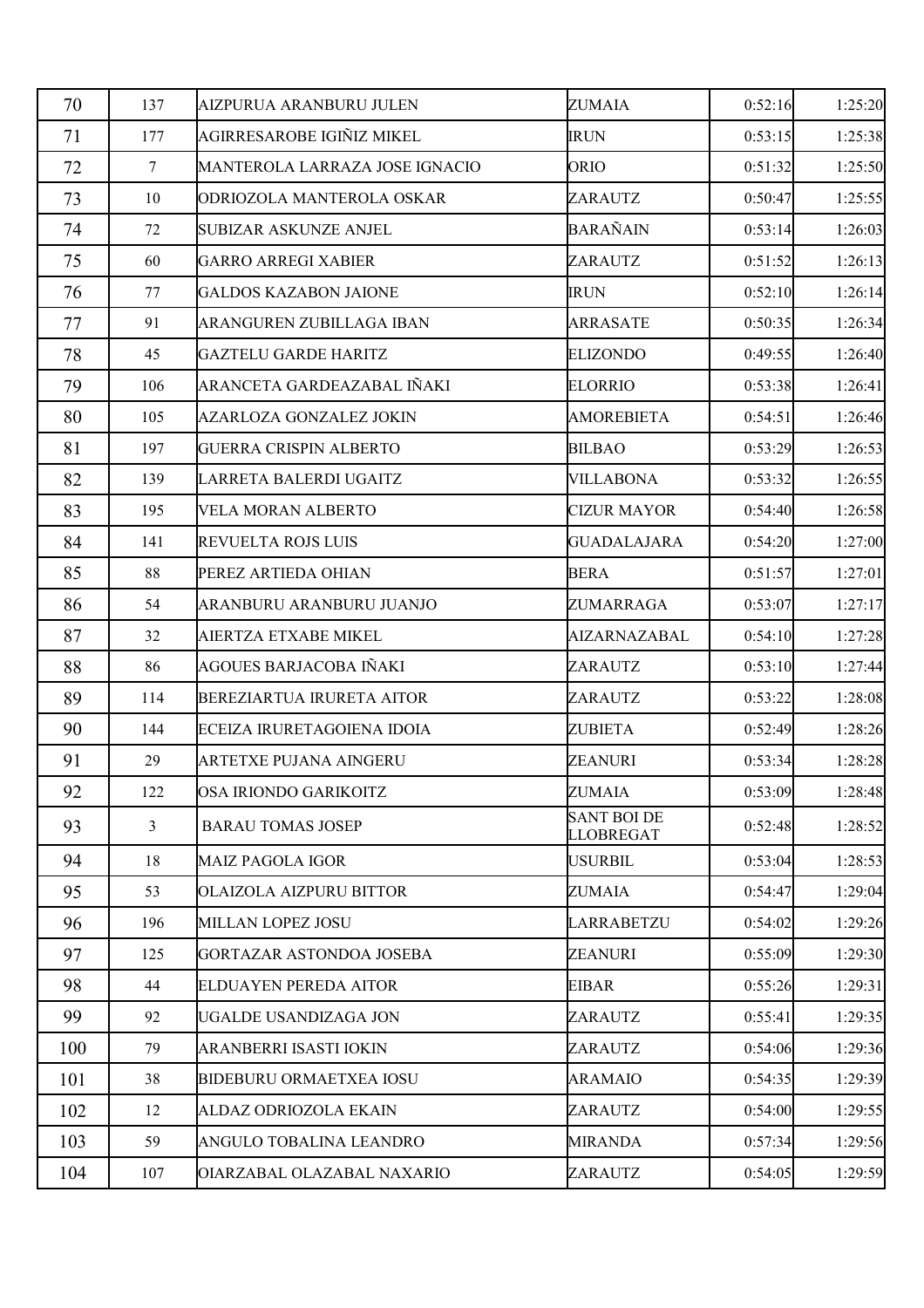| 105 | 56  | ILLARRAMENDI IRIBAR MIKEL             | <b>GETARIA</b>      | 0:54:18 | 1:30:02 |
|-----|-----|---------------------------------------|---------------------|---------|---------|
| 106 | 5   | URANGA BASTARRIKA IBON                | <b>AZKOITI</b>      | 0:53:54 | 1:30:02 |
| 107 | 181 | LOPEZ OTEIZA UNAI                     | <b>BERANGO</b>      | 0:56:25 | 1:30:03 |
| 108 | 179 | LAMUEDRA IRIGORAS MITXEL              | <b>HERNANI</b>      | 0:54:44 | 1:30:04 |
| 109 | 65  | EROSTARBE GARITANO IÑAKI              | ZARAUTZ             | 0:51:06 | 1:30:05 |
| 110 | 52  | AIZPURUA URKOLA IÑAKI                 | <b>ZUMAIA</b>       | 0:53:06 | 1:30:05 |
| 111 | 73  | ZUBIETA INDA IBAN                     | <b>BERA</b>         | 0:52:42 | 1:30:06 |
| 112 | 147 | PEREIRA ZUMALAKARREGI OSKAR           | <b>ERRENTERIA</b>   | 0:56:48 | 1:30:08 |
| 113 | 33  | JAURRIETA URRUTIA MIKEL               | <b>HONDARRIBIA</b>  | 0:54:38 | 1:30:10 |
| 114 | 152 | <b>BELOKI ALTUNA IKER</b>             | ANDOAIN             | 0:55:36 | 1:30:15 |
| 115 | 121 | <b>SACRISTAN GOENAGA ION</b>          | <b>DONOSTIA</b>     | 0:56:28 | 1:30:17 |
| 116 | 149 | MENDIZABAL BALENZIAGA JEXUS ANGEL     | <b>ZUMAIA</b>       | 0:57:00 | 1:30:39 |
| 117 | 17  | AZKUE ETXEBERRIA IBAN                 | <b>GETARIA</b>      | 0:55:19 | 1:30:48 |
| 118 | 30  | <b>ESTEVEZ MARTIN JUANJO</b>          | USURBIL             | 0:54:48 | 1:30:53 |
| 119 | 170 | CALVO MANEIRO PAKO                    | <b>DONOSTIA</b>     | 0:56:41 | 1:30:57 |
| 120 | 165 | ARRIETA HORRILLO AITOR                | <b>DONOSTIA</b>     | 0:56:45 | 1:31:18 |
| 121 | 133 | <b>GUTIERREZ ZILAURREN JOSE RAMON</b> | <b>ZUMAIA</b>       | 0:58:05 | 1:31:33 |
| 122 | 49  | MATEO ORTEGA TEODORO                  | <b>AGURAIN</b>      | 0:55:30 | 1:31:37 |
| 123 | 11  | BERAZA SEÑOR OSCAR                    | ZARAUTZ             | 0:55:21 | 1:31:50 |
| 124 | 112 | RANERO GONZALEZ AITOR                 | <b>PORTUGALETE</b>  | 0:55:53 | 1:31:54 |
| 125 | 176 | <b>GARMENDIA YABEN ANDER</b>          | <b>ANDOAIN</b>      | 0:56:18 | 1:31:56 |
| 126 | 95  | EIZAGIRRE ZALDUA ARANTXA              | ZUBIETA             | 0:57:23 | 1:31:58 |
| 127 | 194 | <b>ARRUTI LANDA XABIER</b>            | <b>USURBIL</b>      | 0:57:24 | 1:31:59 |
| 128 | 174 | ETXANIZ ETXANIZ JOSEBA                | <b>LEGAZPI</b>      | 0:56:00 | 1:32:05 |
| 129 | 55  | SILVAN SUBIÑAS MIKEL                  | ZARAUTZ             | 0:54:17 | 1:32:21 |
| 130 | 175 | ETXANIZ ERRAZKIN ZIGOR                | <b>ORIO</b>         | 0:56:33 | 1:32:23 |
| 131 | 90  | CHICO CAMPOS ENEKO                    | ZARAUTZ             | 0:56:26 | 1:32:30 |
| 132 | 178 | ETXABE MUJIKA DAVID                   | <b>TOLOSA</b>       | 0:56:23 | 1:32:48 |
| 133 | 23  | <b>GARCIA RINCON MIGUEL ANGEL</b>     | <b>BAUSEN</b>       | 0:58:03 | 1:32:51 |
| 134 | 39  | VILLAR MARTIN JON ANDER               | <b>URNIETA</b>      | 0:58:07 | 1:32:53 |
| 135 | 19  | <b>SAROBE GABIRONDO JUAN MARI</b>     | <b>LASARTE-ORIA</b> | 0:58:04 | 1:33:06 |
| 136 | 50  | REZOLA EIZAGIRRE JOSEBA               | <b>USURBIL</b>      | 0:57:43 | 1:33:07 |
| 137 | 158 | <b>GUTIERREZ GENDE MIKEL</b>          | <b>HONDARRIBIA</b>  | 0:57:40 | 1:33:21 |
| 138 | 128 | ATXUTEGI ARRIAGA LEIRE                | <b>ZUMAIA</b>       | 0:55:51 | 1:33:28 |
| 139 | 62  | <b>BENGOETXEA LOIDI MIKEL</b>         | ZARAUTZ             | 0:57:21 | 1:33:55 |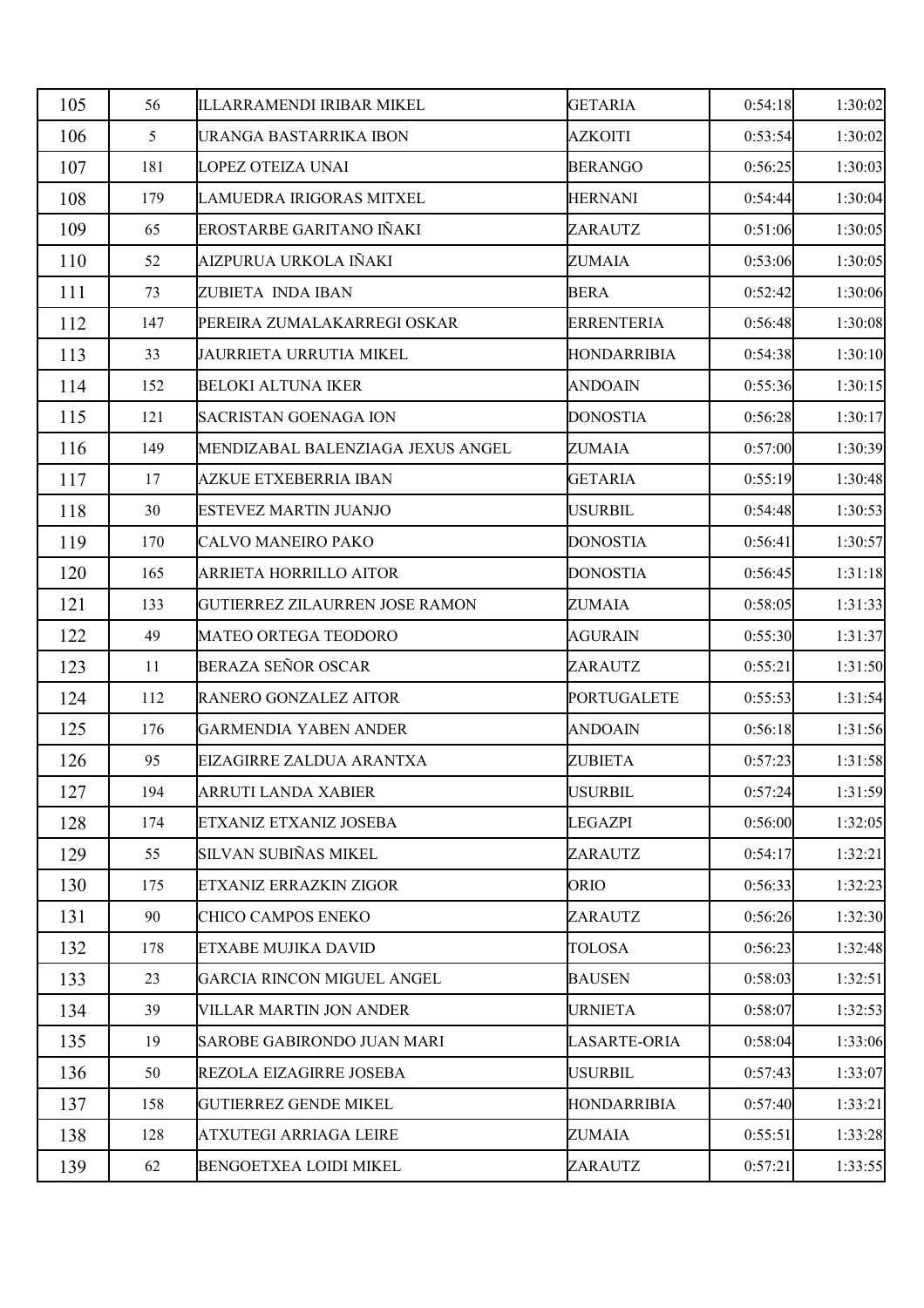| 140 | 104 | ALDALUR ZULAIKA JOSEBA           | ZARAUTZ                    | 0:56:19 | 1:34:24 |
|-----|-----|----------------------------------|----------------------------|---------|---------|
| 141 | 134 | ARANBARRI ZUBIZARRETA JABIER     | <b>AZPEITIA</b>            | 0:56:31 | 1:34:47 |
| 142 | 97  | <b>ARREGI LETE JOXE</b>          | ZARAUTZ                    | 0:58:32 | 1:35:02 |
| 143 | 167 | UGARTE BALERDI JUAN MARI         | <b>USURBIL</b>             | 0:58:29 | 1:35:24 |
| 144 | 22  | <b>IRIBAR EIZAGIRRE IBON</b>     | <b>GETARIA</b>             | 0:57:22 | 1:35:34 |
| 145 | 24  | ESNAOLA BEREZIARTUA XABIER       | <b>LASARTE-ORIA</b>        | 1:00:43 | 1:35:37 |
| 146 | 68  | <b>GONZALEZ AIERBE IKER</b>      | <b>DONOSTIA</b>            | 0:59:03 | 1:35:38 |
| 147 | 89  | LOPETEGI MENDIZABAL IGOR         | <b>ALTZA-DONOSTIA</b>      | 0:58:33 | 1:35:43 |
| 148 | 42  | FESTA ITXASO AMAIA               | <b>HONDARRABIA</b>         | 0:59:00 | 1:35:46 |
| 149 | 109 | EGAÑA BIDASORO JOSEBA IÑAKI      | ZARAUTZ                    | 0:57:17 | 1:35:55 |
| 150 | 21  | ESPALLARGAS SANCHO GUILLERMO     | ZARAUTZ                    | 0:57:38 | 1:35:57 |
| 151 | 20  | IPARRAGUIRRE USARRALDE JOSEBA    | <b>LASARTE-ORIA</b>        | 0:59:20 | 1:36:01 |
| 152 | 76  | LARRAÑAGA LARRAÑAGA IÑAKI        | <b>AZKOITIA</b>            | 0:56:39 | 1:36:14 |
| 153 | 162 | LEKUONA IZETA GARIKOITZ          | <b>HENDAIA</b>             | 0:58:27 | 1:36:32 |
| 154 | 171 | <b>GONZALEZ LONGARAY EDUARDO</b> | <b>BILBAO</b>              | 1:00:52 | 1:36:51 |
| 155 | 51  | LETAMENDI BELAMENDIA IÑAKI       | <b>LASARTE</b>             | 0:59:21 | 1:37:03 |
| 156 | 191 | KORTA EGAÑA AITOR                | ZARAUTZ                    | 0:58:00 | 1:37:55 |
| 157 | 166 | ARANBURU AGIRRETXU OIER          | <b>GETXO</b>               | 0:59:12 | 1:37:56 |
| 158 | 173 | ALZUGARAI GARCIA ANA             | <b>USURBIL</b>             | 0:59:16 | 1:38:10 |
| 159 | 74  | ZUBIETA OTXOTEKO JOXE            | <b>BERA</b>                | 0:57:30 | 1:38:10 |
| 160 | 87  | <b>CASTILLO GROS RUBEN</b>       | FRAGA                      | 0:59:24 | 1:39:21 |
| 161 | 115 | RODRIGUEZ CARARETERO IMANOL      | ZUMAIA                     | 1:00:22 | 1:39:24 |
| 162 | 43  | <b>SAEZ DE IBARRA OCIO DAVID</b> | <b>GASTEIZ</b>             | 0:58:26 | 1:39:29 |
| 163 | 189 | ALBERDI COLLANTES JOXEAN         | ZIZURKIL                   | 1:00:35 | 1:39:36 |
| 164 | 187 | PELAEZ ZABALA EVA                | <b>ANDOAIN</b>             | 1:00:42 | 1:39:36 |
| 165 | 66  | <b>SILVAN SUBIÑAS ION</b>        | ZARAUTZ                    | 0:57:55 | 1:39:41 |
| 166 | 58  | MURUA MURUA JOSUNE               | ZARAUTZ                    | 1:00:51 | 1:40:53 |
| 167 | 159 | URALDE ARRONDO MIKEL             | <b>HERNANI</b>             | 1:01:15 | 1:40:53 |
| 168 | 75  | <b>AZPITARTE GAZTELU TXABER</b>  | <b>STA MARIA</b><br>LEZAMA | 1:00:48 | 1:41:08 |
| 169 | 101 | <b>ECEIZA PRIETO AINGERU</b>     | <b>SAN SEBASTIAN</b>       | 1:05:31 | 1:41:59 |
| 170 | 185 | <b>UZIN ETXANIZ PEDRO</b>        | <b>GETARIA</b>             | 1:00:32 | 1:42:16 |
| 171 | 13  | MENDOZA ROTETA IÑIGO             | <b>DONOSTIA</b>            | 0:59:31 | 1:42:36 |
| 172 | 155 | PRADA FERNANDEZ XABIER           | <b>LASARTE-ORIA</b>        | 1:00:06 | 1:43:07 |
| 173 | 169 | CRECENTE LOPEZ IÑAKI             | <b>BILBAO</b>              | 1:02:38 | 1:43:32 |
| 174 | 6   | VARELA AZKUE GORKA               | ZARAUTZ                    | 1:06:12 | 1:45:25 |